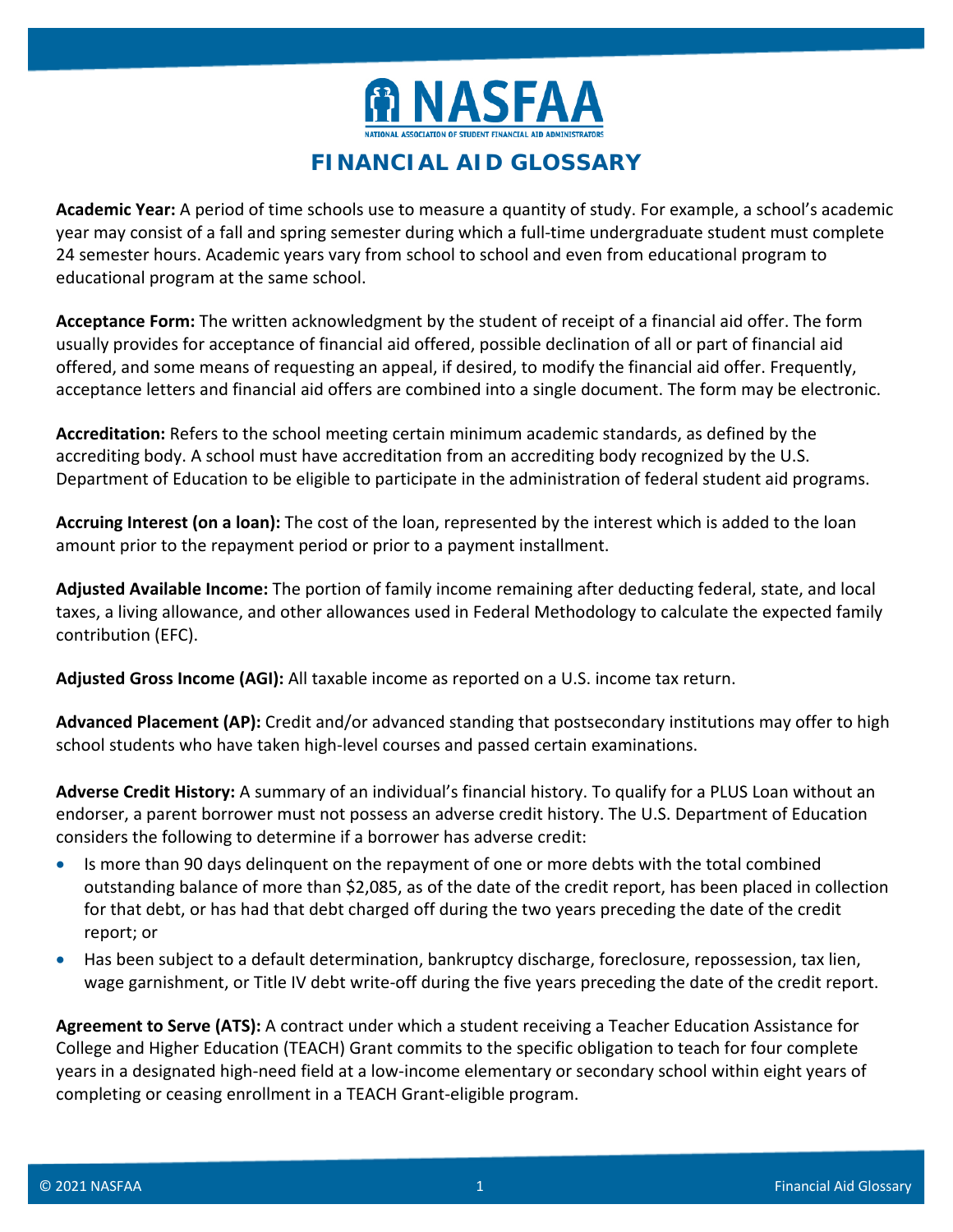**Assets:** Balance of cash, checking and savings accounts, trusts, stocks, bonds, other securities, real estate (excluding the home), income-producing property, business equipment, and business inventory. Assets are considered in calculating the EFC.

**Associate Degree:** The degree given for successful completion of an undergraduate program of study at a twoyear institution.

**Bachelor's Degree:** The degree given for successful completion of the undergraduate curriculum at a four-year college or a university. It is also called a baccalaureate degree.

**BIA Grant:** See Bureau of Indian Affairs Grant.

**Borrower:** The individual who signed and agreed to the terms in the loan's promissory note and is responsible for repaying the loan.

**Budget:** See Cost of Attendance.

**Bureau of Indian Affairs (BIA) Grant:** A federal grant program administered by the Bureau of Indian Education for needy students who are members of an American Indian or Alaska native tribe and enrolled in accredited institutions in pursuit of an undergraduate or a graduate degree.

**Business Assets:** Property that is used in the operation of a trade or business, including real estate, inventories, buildings, machinery and other equipment, patents, franchise rights, and copyrights. Business assets are considered in the calculation of the EFC under the regular Federal Methodology formula.

**Campus-Based Programs:** The term commonly applied to federal student aid programs administered directly by participating postsecondary institutions. Campus-based programs include: Federal Supplemental Educational Opportunity Grant (FSEOG) and Federal Work-Study (FWS).

**Capitalization (of interest):** The arrangement between borrower and lender whereby interest payments are deferred as they come due and are added to the principal amount of the loan.

**Central Processing System (CPS):** The computer system to which the student's need analysis data is electronically transmitted by the Free Application for Federal Student Aid (FAFSA®) processor. The Central Processing System performs database matches, calculates the student's official EFC, and generates the Student Aid Report (SAR).

**Certificate:** The formal acknowledgment of successful completion of a particular program or course of study, particularly at a community college or career college.

**Children of Fallen Heroes Scholarship Program (CFHS):** A need-based Title IV program from which Federal Pell Grants are made to qualifying students with a parent or guardian who was a public safety officer and died in the line of duty. At the time of the parent's or guardian's death, the student must have been either less than 24 years of age or enrolled at an institution of higher education. A student must possess a Pell Grant-EFC and will continue to be eligible in subsequent years as long as the student possesses a Pell Grant-eligible EFC. The eligible student must be provided a full Federal Pell Grant and all other aid must be determined based on a zero EFC. The financial aid administrator must determine and document that a student meets the eligibility criteria.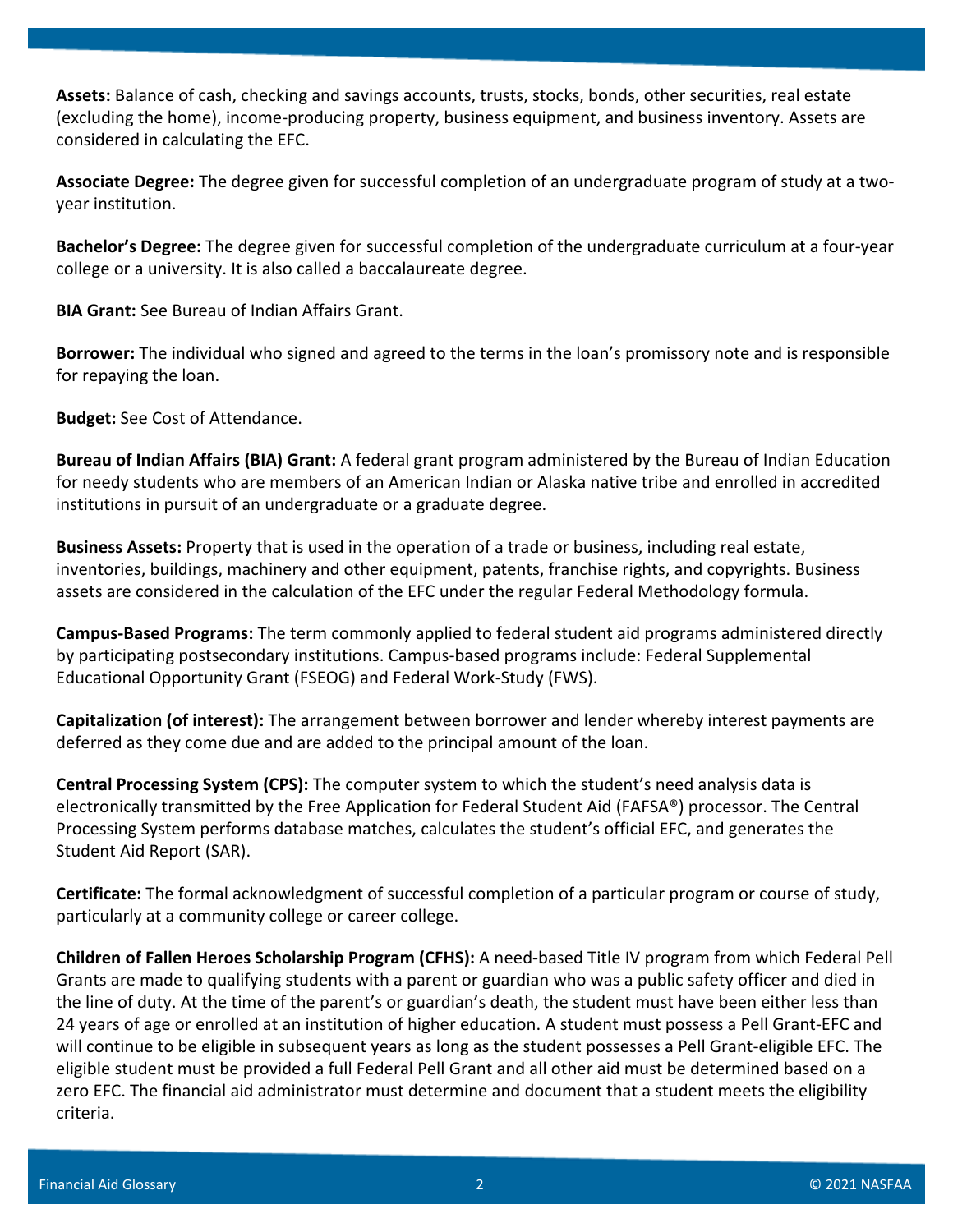**CLEP:** See College-Level Examination Program.

**COA:** See Cost of Attendance.

**College-Level Examination Program (CLEP):** A series of examinations demonstrating a student's proficiency in a subject area, for which some postsecondary institutions offer credit.

**Commuter Student:** A student who does not live on campus; typically, "commuter" refers to a student living at home with his or her parents, but can also mean any student who lives off campus.

**Comprehensive Transition and Postsecondary (CTP) Program:** A program for students with intellectual disabilities pursuing a degree, certificate, or nondegree program that:

- Is offered by an institution of higher education and approved by the U.S. Department of Education;
- Is designed to support students with intellectual disabilities who are seeking to continue academic, career and technical training for education, and independent living instruction to prepare for gainful employment;
- Offers academic advising and a structured curriculum; and
- Requires students with intellectual disabilities to participate on a not less than half-time basis with nondisabled students in (1) regular enrollment in credit-bearing courses, (2) auditing or participating in courses for which the student does not receive regular academic credit, (3) enrollment in non-creditbearing, nondegree courses, or (4) participation in internships or work-based training.

**Consolidation Loan:** A loan made to enable a borrower with different types of loans or multiple loans to obtain a single loan with one interest rate and one repayment schedule. Direct Subsidized and Direct Unsubsidized Loans, Health Education Assistance Loans (HEAL), Health Professions Student Loans (HPSL), and Loans for Disadvantaged Students (LDS) may be combined for purposes of consolidation, subject to certain eligibility requirements. A consolidation loan pays off the existing loans; the borrower then repays the consolidated loan.

**Cooperative (Co-op) Education Program:** A program through which a college student alternates periods of classroom instruction with periods of related employment.

**Cost of Attendance (COA):** Generally, this includes the tuition and fees normally assessed a student, together with the institution's estimate of the cost of room and board, transportation and commuting costs, books and supplies, the cost of a computer, and miscellaneous personal expenses. In addition, student loan fees, dependent care costs, reasonable costs for a study abroad or cooperative education program, disabilityrelated costs, and/or the cost of a first professional credential may be included, when appropriate. It is also referred to as "cost of education" or "budget."

**CPS:** See Central Processing System.

**Credit (or Credit Hour):** The unit of measurement some institutions give for fulfilling course requirements.

**Custodial Parent:** The parent with whom a dependent student lives, and whose financial information is used in need analysis when parents are divorced or separated.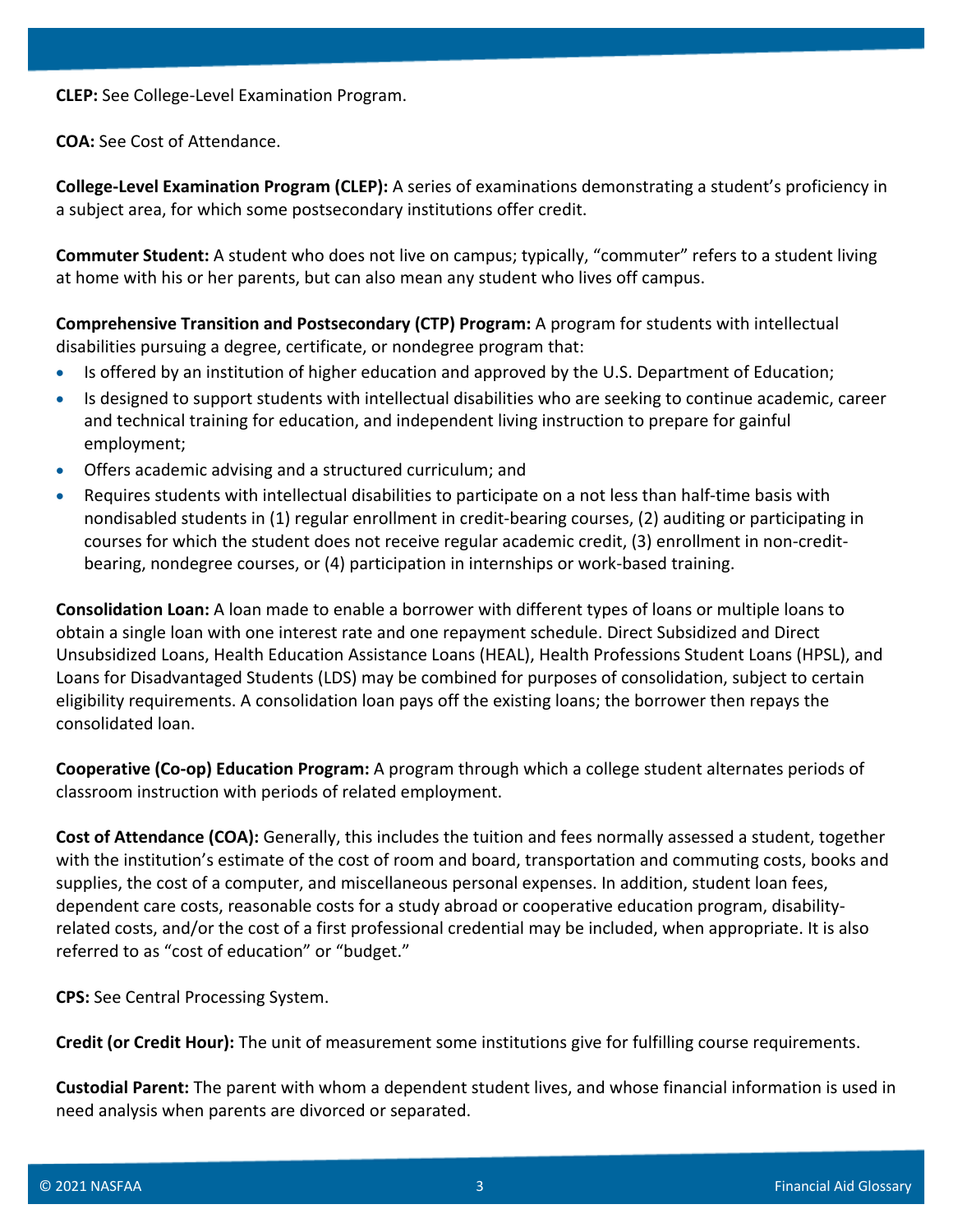**Data Release Number (DRN):** A four-digit number assigned to a student's FAFSA that allows the student to release the FAFSA information to postsecondary institutions that were not originally listed on the FAFSA.

**Default:** Failure to repay a loan according to the terms agreed to when the borrower signed a promissory note.

**Deferment (of loan):** A period of time during which payments of the principal balance are not required, and for Federal Direct Student Loans, interest does not accrue. The repayment period is extended by the length of the deferment period.

**Department of Education, U.S. (ED):** The federal government agency that administers assistance to students enrolled in postsecondary educational programs under the following programs: Federal Pell Grant, Iraq and Afghanistan Service Grant (IASG), Teacher Education Assistance for College and Higher Education (TEACH) Grant, Federal Supplemental Educational Opportunity Grant (FSEOG), Federal Work-Study (FWS), and Federal Direct Student Loan (Direct Loan) programs.

**Departmental Scholarship:** Gift assistance that is specifically designated for a recipient in a particular academic department within the institution.

**Dependent Student:** A student who does not qualify as an independent student and whose parental income and asset information is used in calculating the EFC (see Independent Student).

**Direct PLUS Loan:** Long-term loans made available to graduate/professional students and parents of dependent students. Interest rates are "variable-fixed" and subject to change each July 1. May be used to replace the EFC; amount borrowed is limited to the cost of attendance minus estimated financial assistance.

**Direct Subsidized and Direct Unsubsidized Loans:** Long-term, low-interest loans administered by the U.S. Department of Education and institutions. Loans carry a "variable-fixed" interest rate subject to change each July 1. Direct Unsubsidized Loans can be used to replace EFC.

**Disbursement:** Crediting of student financial aid funds to a student's institutional account or paying these funds directly to a student or dependent parent.

**Educational Benefits:** Funds, primarily federal, provided to certain categories of students (veterans, children of deceased veterans or other deceased wage earners, and students with physical disabilities) to help finance their postsecondary education regardless of their ability to demonstrate need in the traditional sense.

**Educational Expenses:** See Cost of Attendance.

**EFC:** See Expected Family Contribution.

**Eligible Noncitizen:** An individual who is one of the following:

- U.S. national (Natives of American Samoa, Swain's Island, or U.S. Minor Outlying Islands are U.S. nationals, but not U.S. citizens);
- U.S. permanent resident who has an I-151, or I-551;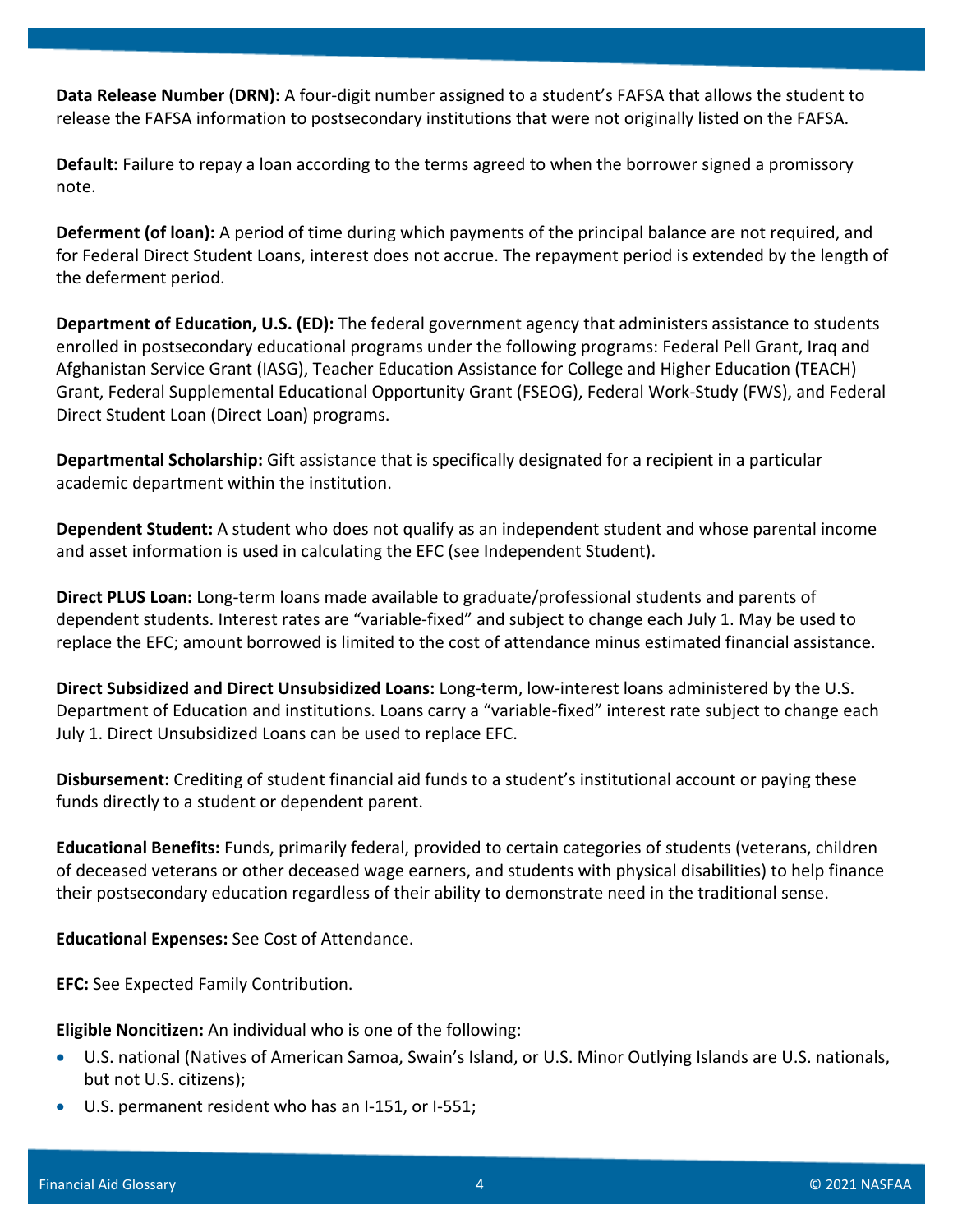- Individuals who qualify under the Jay Treaty; or
- Someone with an Arrival-Departure Record (I-94) from the U.S. Citizenship and Immigration Services (USCIS) showing one of the following designations:
	- $\blacktriangleright$  "Refugee",
	- $\triangleright$  "Asylum Granted",
	- $\triangleright$  "Cuban-Haitian Entrant, Status Pending",
	- $\triangleright$  "Conditional Entrant" (valid only if issued before April 1, 1980),
	- $\triangleright$  Victims who qualify under the Violence Against Women Act,
	- $\triangleright$  Victims of human trafficking, T-visa (T-2, T-3, or T-4, etc.) holder, or
	- $\triangleright$  "Parolee" paroled into the United States for at least one year for other than a temporary purpose with the intent to become a U.S. citizen or permanent resident.

**Eligible Program:** A program of organized instruction or study that leads to an academic, professional, or vocational degree or certificate, or other recognized educational credential.

**Employment:** With reference to financial aid, the opportunity for students to earn money to help pay for their education. Federal Work-Study is one program by which needy students can work to help pay their educational expenses.

**Employment Allowance:** An allowance to meet expenses related to employment when both parents (or a married independent student and spouse) are employed or when one parent (or independent student) qualifies as a surviving spouse or as head of a household. It is used in the need analysis formula for parents and students, if eligible.

**Enrollment Status:** The number of credits a student is registered for in a particular educational program during a specified period of time, such as a semester or quarter. Enrollment status is defined as full time, three-quarter time, half time or less than half time.

**Estimated Financial Assistance (EFA):** The total assistance that a student is receiving to offset the cost of a postsecondary education, including scholarships, Title IV aid, need-based work assistance, and private loans, that is subtracted from a student's need when determining eligibility for campus-based aid, Direct Subsidized and Unsubsidized Loans, and PLUS.

**Expected Family Contribution (EFC):** The amount a student and his or her family is expected to contribute toward the student's cost of attendance as calculated by a Congressionally-mandated formula known as Federal Methodology. The EFC is used to determine a student's eligibility for the student financial assistance programs.

**FAFSA:** See Free Application for Federal Student Aid.

**FAFSA on the Web (FOTW):** A version of the FAFSA which allows students to complete and file a FAFSA online at [https://studentaid.gov/h/apply-for-aid/fafsa.](https://studentaid.gov/h/apply-for-aid/fafsa)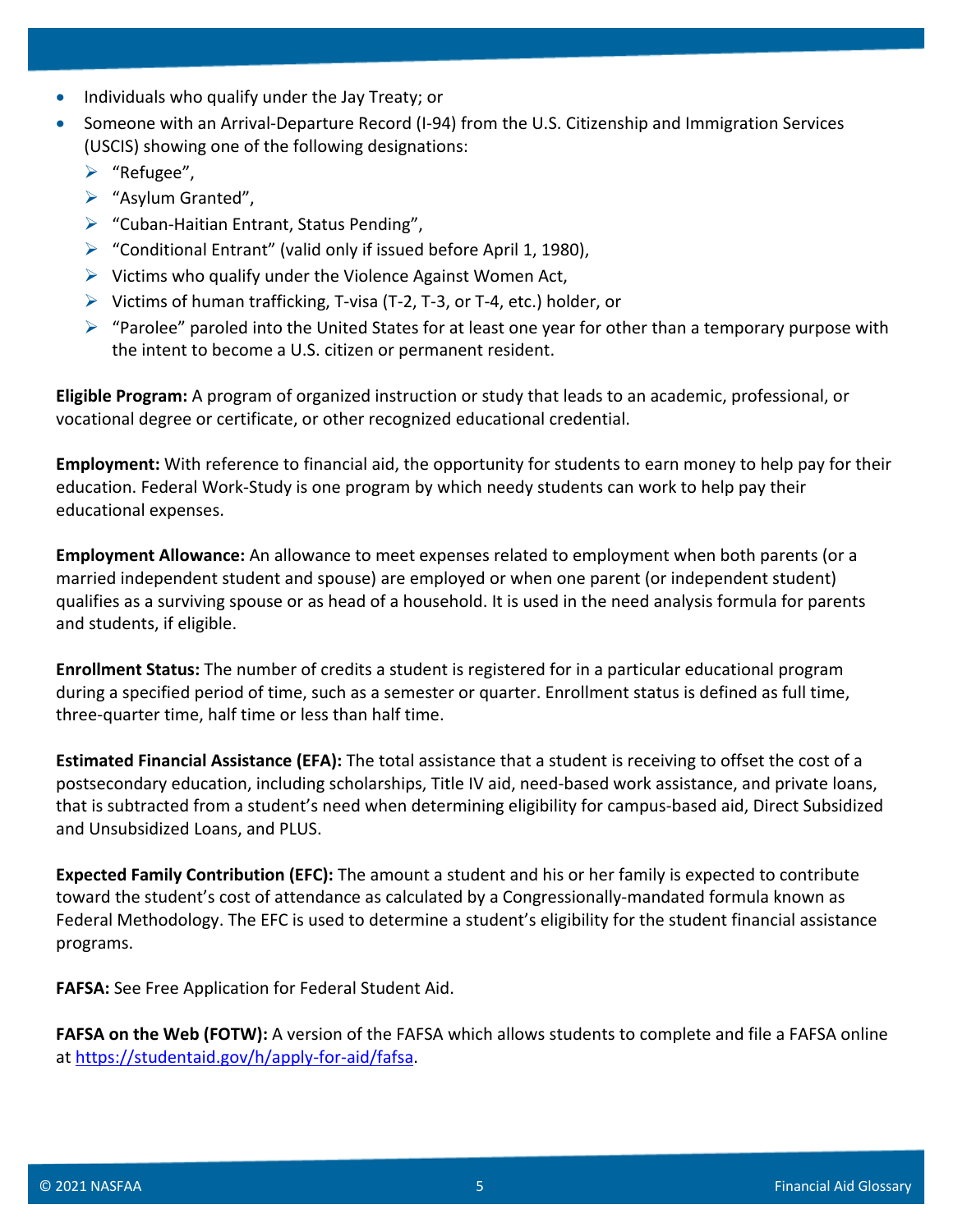**Federal Direct Student Loan (Direct Loan) Program:** The collective name for the Direct Subsidized, Direct Unsubsidized, Direct PLUS, and Direct Consolidation Loan Programs. Loan funds for these programs are provided by the federal government to students and parents through postsecondary institutions.

**Federal Methodology (FM):** A standardized method for determining a student's (and family's) ability to pay for postsecondary education expenses. Formula for determining an EFC for the Federal Pell Grant, campusbased, and Direct Loan programs; the formula is defined by law.

**Federal Pell Grant Program:** A federal grant program for needy postsecondary students who have not yet received a baccalaureate or first professional degree; administered by the U.S. Department of Education.

**Federal Supplemental Educational Opportunity Grant (FSEOG) Program:** One of the campus-based programs; provides grants to needy undergraduate students who have not completed their first baccalaureate degree. Priority for FSEOG must be given to Federal Pell Grant recipients with the lowest EFCs.

**Federal Work-Study (FWS) Program:** One of the campus-based programs; a part-time employment program providing jobs for undergraduate and graduate students who are in need of earnings to meet a portion of their educational expenses. Students are paid for hours worked.

**Financial Aid:** General term that describes any source of student assistance outside of the student or the student's family. Funds provided to a student to help meet postsecondary educational expenses. These funds are generally based on financial need and include scholarships, grants, student employment, and loans.

**Financial Aid Administrator:** An individual who is responsible for preparing and communicating information pertaining to student loans, grants and/or scholarships, and/or student employment programs, and for advising, making eligibility determinations, reporting, counseling, and supervising office functions related to student financial aid. A financial aid administrator is accountable to the various federal, state, and institutional entities that provide aid, and interprets and implements federal, state, and institutional policies and regulations. A financial aid administrator is capable of analyzing student and employee needs and making changes where necessary.

**Financial Aid Consultant:** A person who, for a fee, provides a variety of services to students and parents, including preparing the FAFSA and other financial aid forms, estimating the EFC, and estimating financial need.

**Financial Aid Notification:** A method of notifying financial aid applicants of the financial aid assistance offered by an institution. The paper or electronic financial aid offer usually provides information on the types and amounts of financial aid available, as well as specific program information, student responsibilities, and the conditions which govern the financial aid offer. It generally provides students with the opportunity to accept or decline the aid offered. State agencies and private organizations may send students aid notifications separately from the postsecondary institution. Also see Acceptance Form.

**Financial Aid Offer:** An offer of financial or in-kind assistance to a student attending a postsecondary educational institution.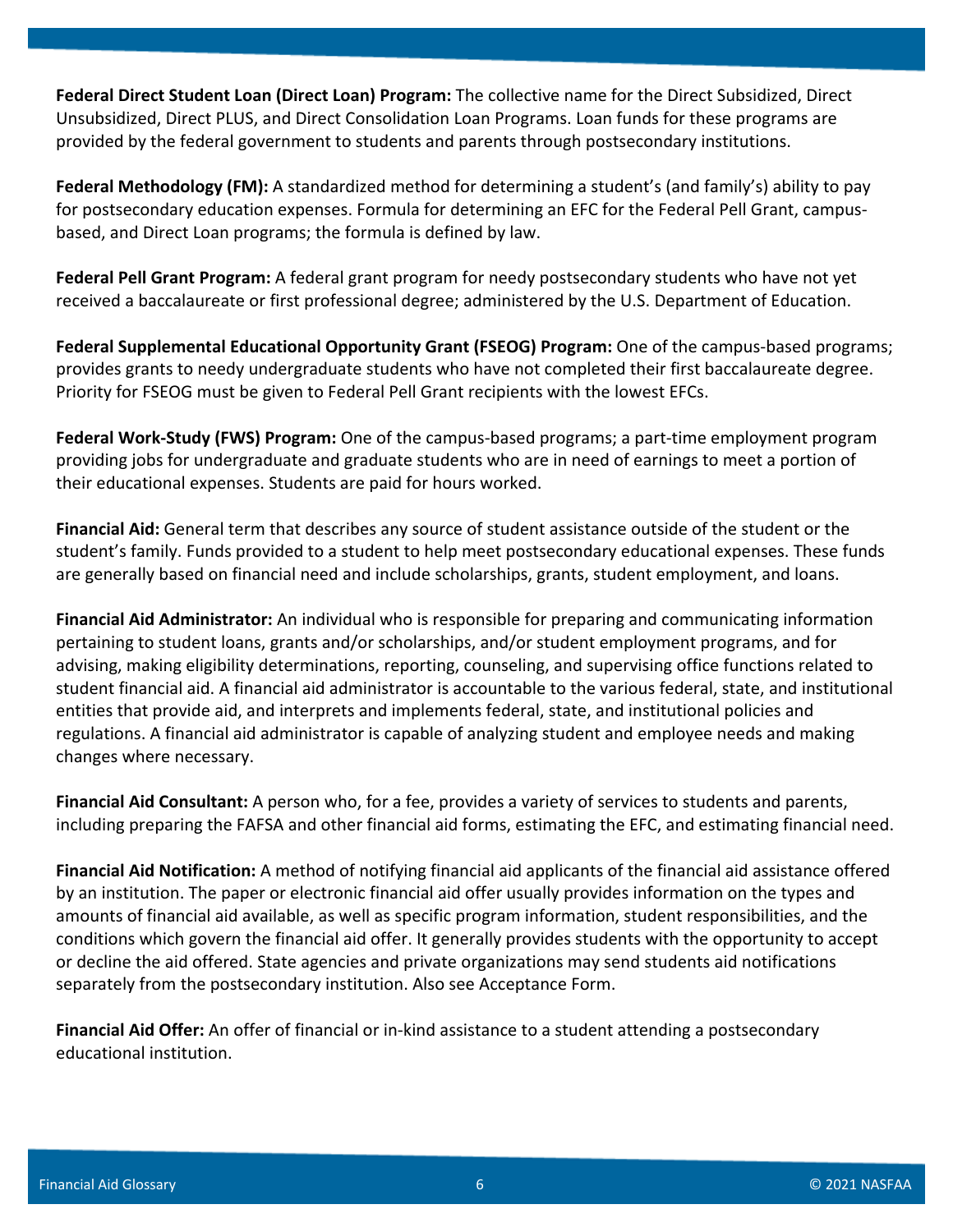**Financial Aid Package:** A financial aid offer to a student that can be comprised of a combination of forms of financial aid (grants, scholarships, student employment, and loans).**Financial Need:** The difference between the institution's cost of attendance and the family's ability to pay (i.e., EFC). Ability to pay is represented by the EFC for federal need-based aid and for many state and institutional programs.

**Financial Need Equation:** Cost of attendance minus expected family contribution equals financial need (COA - EFC = Need).

**FM:** See Federal Methodology.

**Forbearance:** Permits the temporary cessation of repayments of loans, allowing an extension of time for making loan payments, or accepting smaller loan payments than were previously scheduled.

**Free Application for Federal Student Aid (FAFSA**®**):** The financial aid application completed by the student, and the student's parents if applicable, that collects household and financial information. The FAFSA is the foundation document for all federal need analysis computations and database matches performed for a student.

**FSA ID:** The username and password combination that serves as a student's or parent's identifier to allow access to personal information in various U.S. Department of Education systems and acts as a digital signature on some online forms.

**FSEOG:** See Federal Supplemental Educational Opportunity Grant Program.

**FWS:** See Federal Work-Study Program.

**General Education Development (GED) Certificate:** Certificate students receive if they have passed a specific, approved high school equivalency test.

**Gift Aid:** Educational funds such as grants or scholarships that do not require repayment from present or future earnings. See Grant.

**Grace Period:** The period of time that begins when a loan recipient ceases to be enrolled at least half time and ends when the repayment period starts. Loan principal need not be paid and, depending on the loan, interest does not accrue during this period.

**Grant:** A type of financial aid that does not have to be repaid; usually provided on the basis of need, possibly combined with some skills or characteristics the student possesses. Also see Gift Aid.

**Half Time:** At schools measuring progress in credit hours and semesters, trimesters, or quarters, "half time" is at least six semester hours or quarter hours per term for an undergraduate program. At schools measuring progress by credit hours but not using semesters, trimesters, or quarters, "half time" is at least 12 semester hours or 18 quarter hours per year. At schools measuring progress by clock hours, "half time" is at least 12 hours per week. Note that schools may choose to set higher minimums than these. A student must be attending school at least half time to be eligible for a Direct Loan. Half-time enrollment is not a requirement to receive aid from the Federal Pell Grant, Teacher Education Assistance for College and Higher Education (TEACH) Grant, FSEOG, and FWS programs.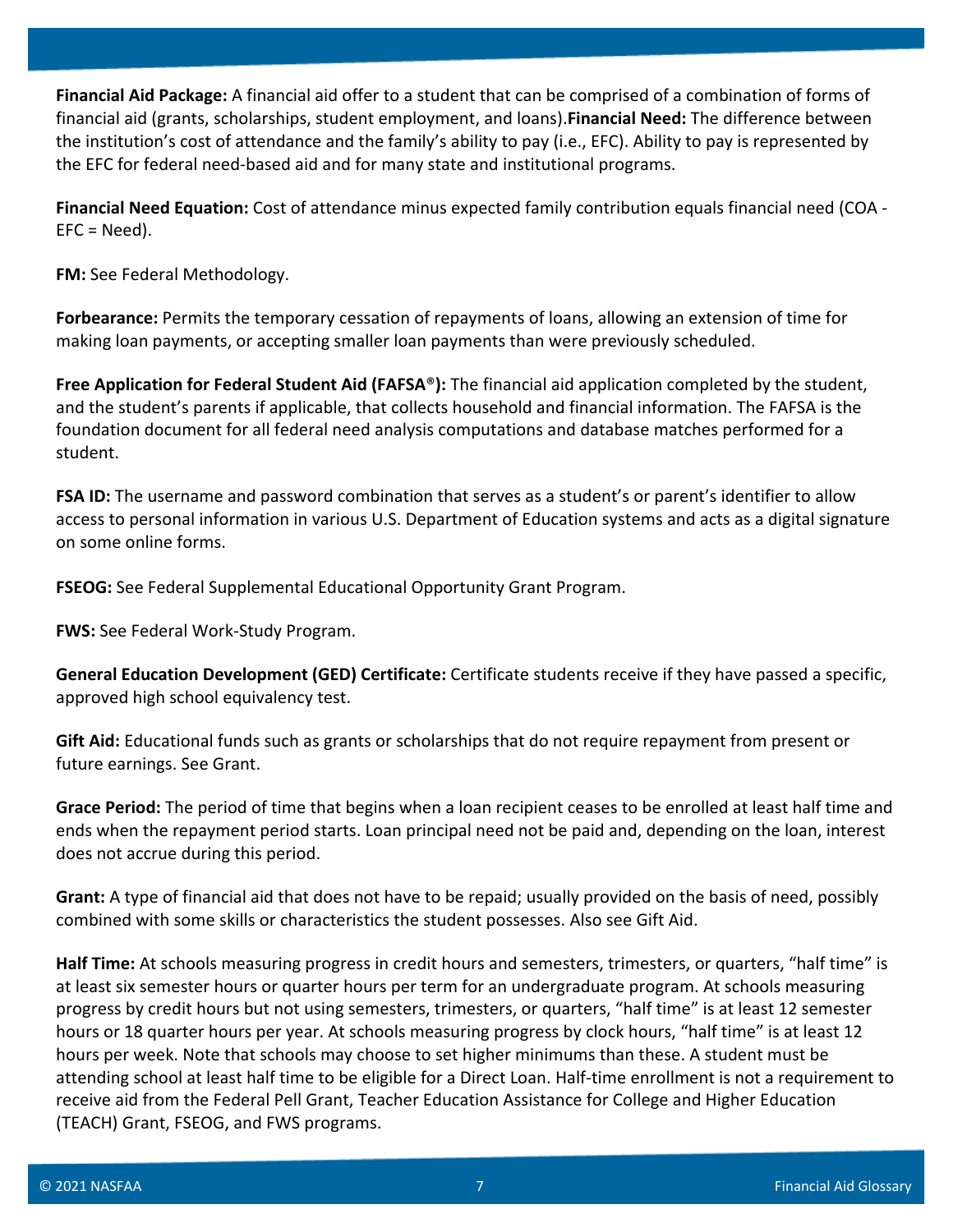**Health and Human Services, U.S. Department of (HHS):** The federal government agency that provides assistance to future health care practitioners. The Nursing Student Loan, Health Profession Student Loan, and Scholarships for Disadvantaged Students are among some of the aid programs administered by HHS.

**Health Professions Programs:** Federal student assistance programs administered by the U.S. Department of Health and Human Services for students preparing for careers in the health sciences.

**HHS:** See Health and Human Services, U.S. Department of.

**Income Protection Allowance (IPA):** An allowance against income for the basic costs of maintaining family members in the home. The allowance is based upon consumption and other cost estimates of the U.S. Bureau of Labor Statistics for a family at the low standard of living.

**Independent Student:** A student who:

- (a) Will be 24 years of age by December 31 of the award year;
- (b) Is an orphan or a ward of the court;
- (c) Is an orphan, in foster care, or a ward of the court, at any time when the student was 13 years of age or older;
- (d) Is an emancipated minor or is in legal guardianship as determined by a court in the student's state of legal residence;
- (e) Is an unaccompanied youth who is homeless or who is at risk of homelessness and is self-supporting, as documented during the school year;
- (f) Is a veteran;
- (g) Is serving on active duty in the U.S. Armed Forces for purposes other than training;
- (h) Is married;
- (i) Is a graduate or professional student;
- (j) Has legal dependents other than a spouse who receive more than have of their support from the student;
- (k) Has dependent children who receive more than have of their support from the student; or
- (l) Presents documentation of other unusual circumstances demonstrating independence to the financial aid administrator.

**Interest:** A loan expense charged by the lender and paid by the borrower for the use of borrowed money. The expense is calculated as a percentage of the unpaid principal amount (loan amount) borrowed.

**Interest Rate:** An annual rate that is charged on a loan. The interest rate for Title IV loans are determined by federal law.

**Investment Plans:** Coverdell Educational Savings Accounts and state 529 plans are examples of educational investment plans that can be used to assist with higher education expenses, usually sponsored by commercial banking institutions.

**Iraq and Afghanistan Service Grant (IASG) Program:** A non-need-based federal grant program for students whose parent or guardian died as the result of military service in Iraq or Afghanistan after September 11, 2001. If a student is eligible for a Federal Pell Grant, he or she cannot receive an IASG.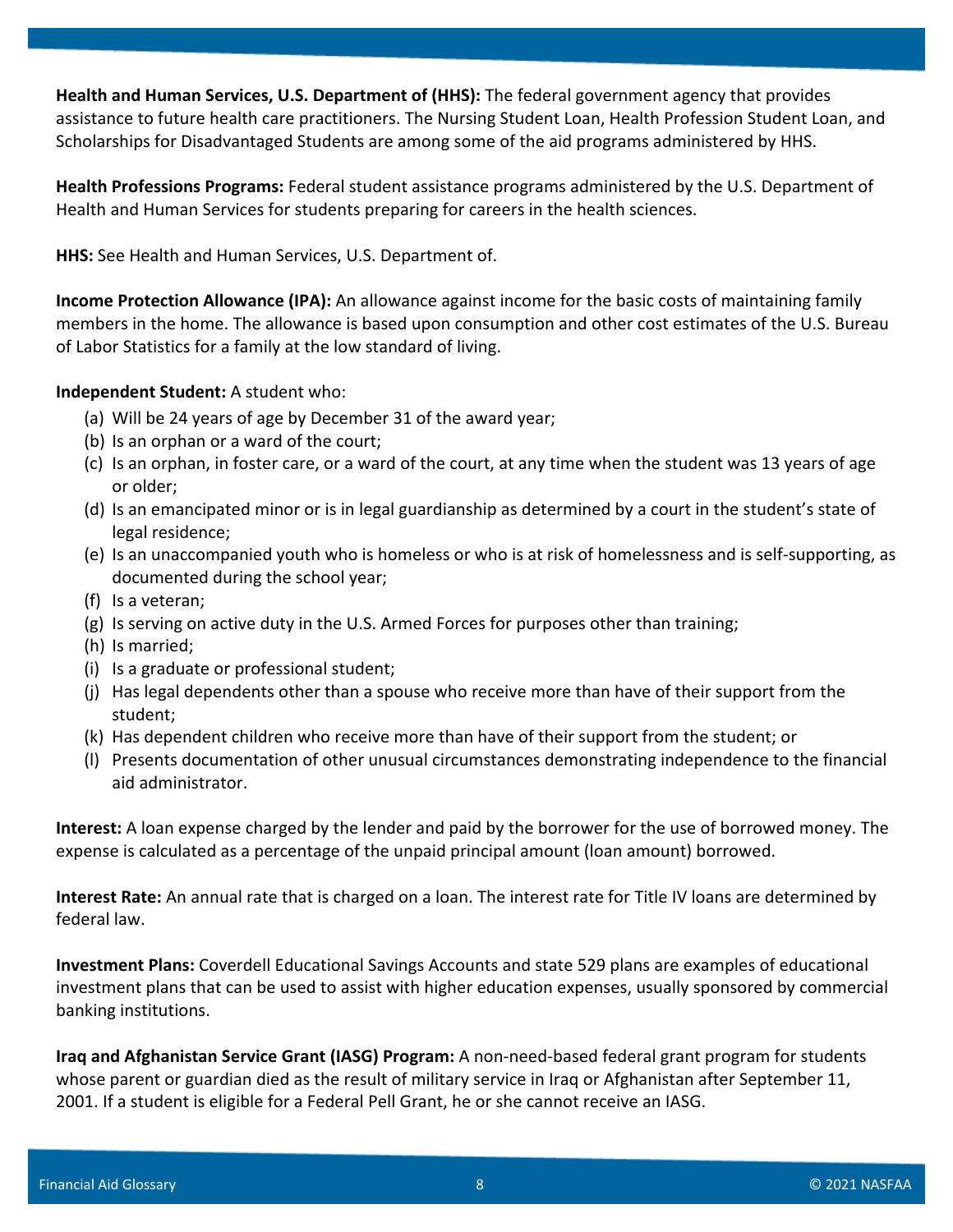**Legal Dependent (of Applicant):** A biological or adopted child, or a person for whom the applicant has been appointed legal guardian, and for whom the applicant provides more than half support. In addition, a legal dependent is a person who lives with and receives at least half support from the applicant and will continue to receive that support during the award year. For purposes of determining dependency status, a spouse is not considered a legal dependent.

**Lender:** The entity that initially makes the loan to the borrower. The lender could be a school, lending institution, e.g., a bank or credit union, or the U.S. Department of Education.

**Lifetime Eligibility Used (LEU):** According to federal law, the amount of Federal Pell Grant and/or IASG funds that a student may receive is limited to the equivalent of six years of Federal Pell Grant and/or IASG funding.

**Loan:** An advance of funds evidenced by a promissory note and requiring the recipient to repay the specified amount(s) under prescribed conditions.

**Loan Repayment Program:** A special program available to qualified students who have attended college on federally-funded student loans and for whom loans are repaid based upon employment in a particular field or with a participating federal agency, including the U.S. Army, Navy, and Air Force.

**Master Promissory Note (MPN):** A promissory note for the Federal Direct Loan program that allows borrowers to apply for multiple loans during a student's attendance at a postsecondary institution.

**Means-Tested Federal Benefit Program:** A federal benefit program for which the applicant must demonstrate financial need.

**Merit-Based Aid:** Financial aid provided because of a student's achievement or talent in a particular area, such as academics, athletics, music, etc.

**Military Scholarships:** Reserve Officer Training Corps (ROTC) scholarships available for the U.S. Army, Navy, and Air Force at participating postsecondary institutions throughout the United States. These scholarships cover tuition and fees, books and supplies, and include a subsistence allowance.

**Mobile FAFSA:** A version of the FAFSA that may be completed using the U.S. Department of Education's mobile app, myStudentAid.

**myStudentAid:** A version of the FAFSA which allows students to complete and file FAFSA data using a mobile device, e.g. smartphone or tablet. The app is available from the Google Play and the Apple App Store.

**National and Community Service:** A program established through the National and Community Service Trust Act of 1993 designed to reward individuals who provide community service with educational benefits and/or loan forgiveness or cancellation.

**National Health Service Corps (NHSC) Scholarship Program:** Scholarship program for students who pursue full-time courses of study in certain health professions disciplines, and are willing to serve as primary care practitioners in underserved areas after completing their education.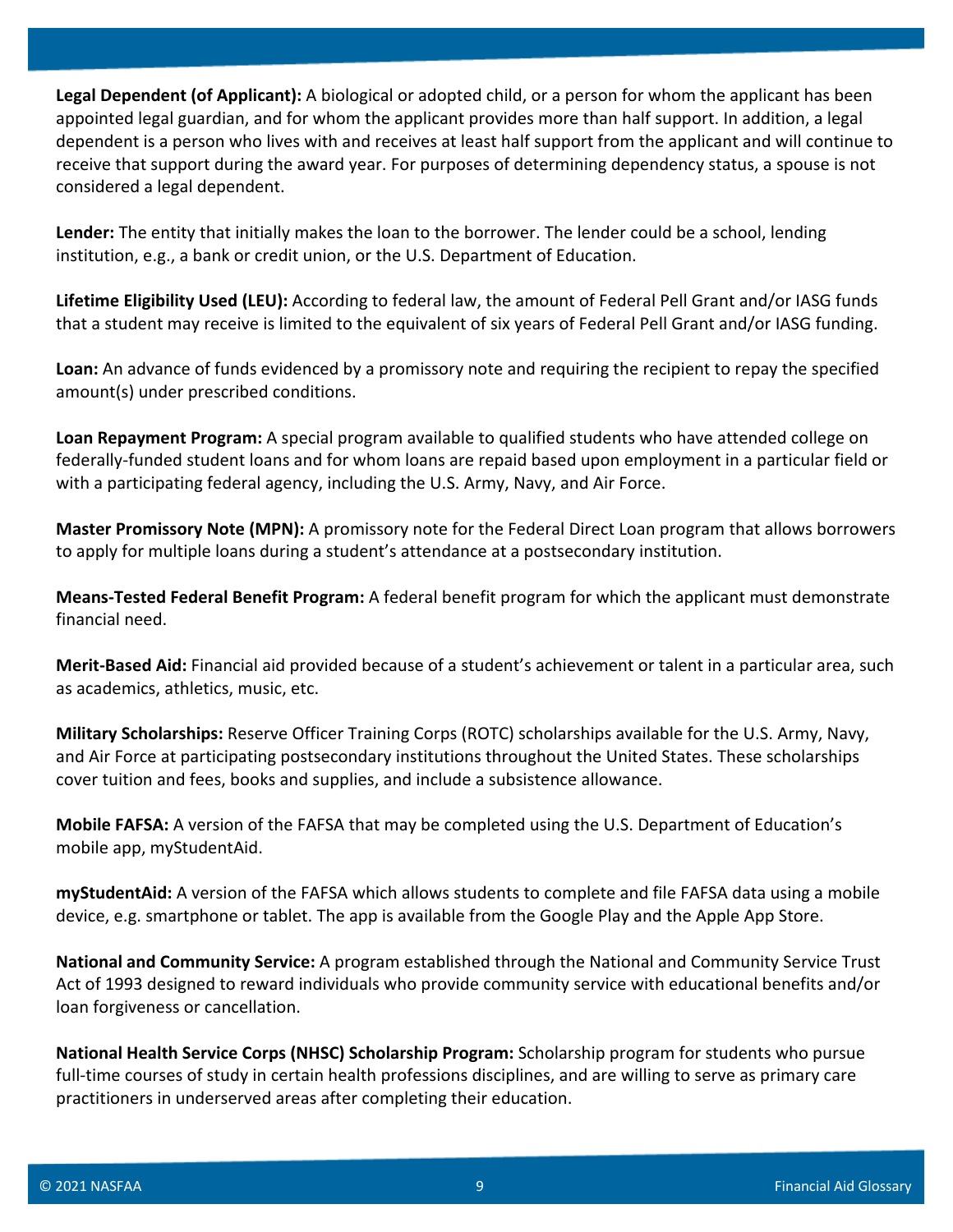**National Student Loan Data System (NSLDS):** The U.S. Department of Education's centralized database which stores enrollment and disbursement information for federal student financial aid funds that students have received. NSLDS receives data from schools, guaranty agencies, and U.S. Department of Education programs.

**Need:** See Financial Need.

**Need Analysis:** A system by which an applicant's ability to pay for educational expenses is evaluated and calculated. Need analysis consists of two primary components: (a) determination of an estimate of the applicant's and/or family's ability to contribute to educational expenses; and (b) determination of an accurate estimate of the educational expenses themselves.

**Need Analysis Formula:** Defines the data elements used to calculate the EFC; there are two distinct formulas: regular and simplified. The formula determines the EFC under the Federal Methodology.

**Need-Based Aid:** Student assistance offered because of a student's demonstrated calculated need for assistance.

**Net Price:** An estimate of the actual cost that a student and her family will expect to pay for one year's educational expenses at an institution. It takes into account the institution's cost of attendance and subtracts grants and scholarships for which the student may be eligible.

**Non-Need-Based Aid:** Student financial assistance offered based on criteria other than need, such as academic, musical, or athletic ability. Also, refers to federal student aid programs where the EFC is not part of the need equation.

**Overpayment:** When a student receives more federal student aid than for which he or she demonstrates eligibility, the excess amount must be repaid in order for a student to receive additional federal student aid funds.

**Packaging:** The process of combining various types of student aid (loans, grants, scholarships, and student employment) to attempt to meet the full amount of a student's need.

**Parent Contribution:** A quantitative estimate of the parents' ability to contribute to the postsecondary educational expenses of a dependent student.

**PDF FAFSA:** A version of the FAFSA viewed using Adobe Acrobat which may be printed, completed, and filed like a paper FAFSA.

**PLUS**: See Direct PLUS Loan.

**Principal (of a loan):** The amount of money borrowed through a loan; does not include interest or other charges, unless they are capitalized.

**Professional Judgment (PJ):** The financial aid administrator's discretion, based on the special circumstances of the student, to change the data elements used in determining eligibility for federal student aid, adjust a student's cost of attendance, or deny or reduce Direct Loan eligibility.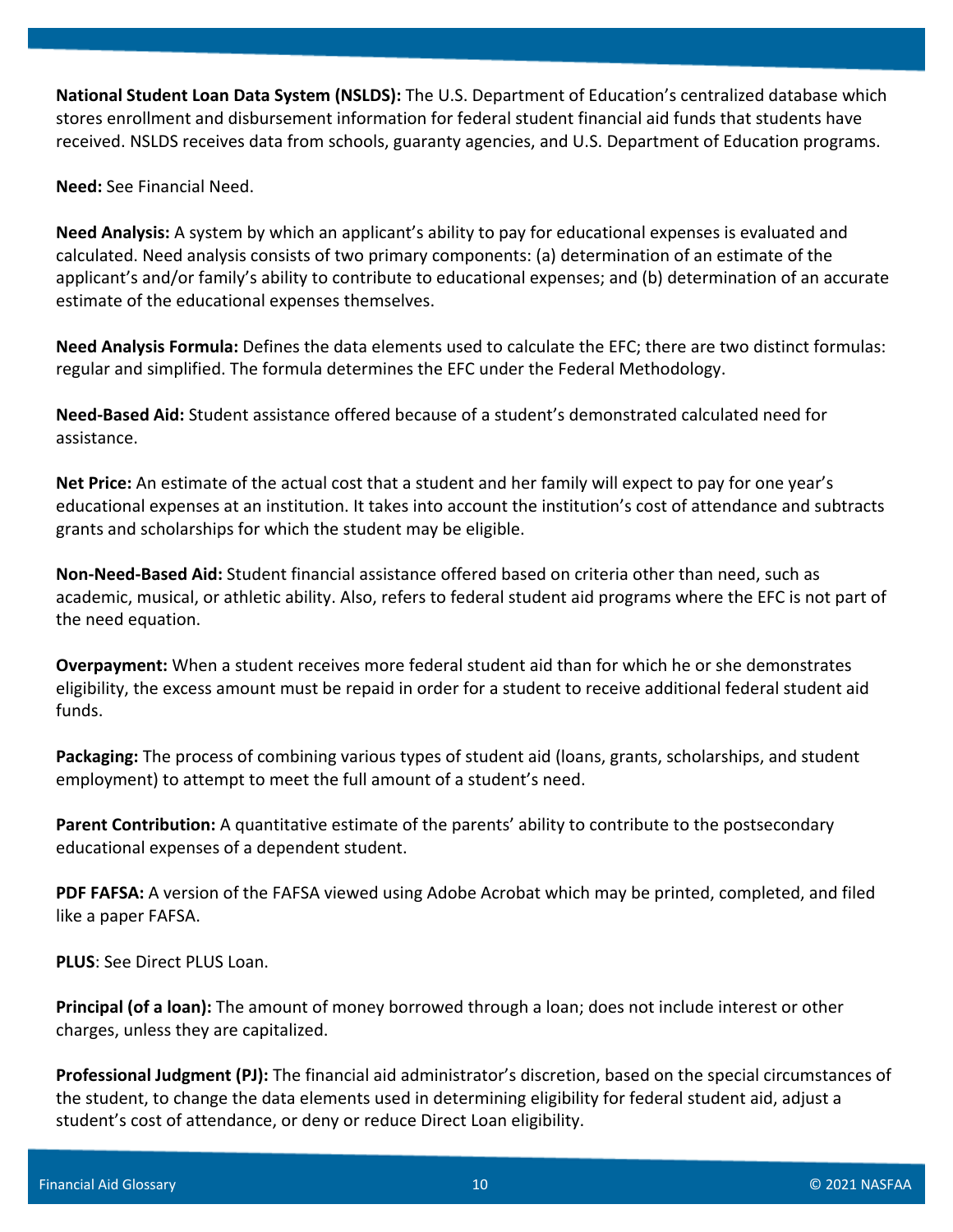**Promissory Note:** The legal document which binds a borrower to the repayment obligations and other terms and conditions which govern a loan program.

**Regular Student:** One who is enrolled or accepted for enrollment at an institution for the purpose of obtaining a degree, certificate, or other recognized education credential offered by that institution.

**Repayment Schedule:** A plan that is provided to the borrower at the time he or she ceases at least half-time enrollment. The plan sets forth the principal and interest due on each installment and the number of payments required to pay the loan in full. Additionally, it includes the interest rate, the due date of the first payment, and the frequency of payments.

**Reserve Officers Training Corps Scholarship Program:** See ROTC Scholarship Program.

**ROTC Scholarship Program:** Competitive scholarship that pays for tuition, fees, books, a monthly living stipend, and other benefits in exchange for participating in drills and classes during the academic year, military camp during the summer, and, upon graduation, full-time active duty in the military for at least four years.

**SAR:** See Student Aid Report.

**SAR Acknowledgment:** A one-page Student Aid Report that cannot be corrected. Students who file a FAFSA on the Web (FOTW) or submit online corrections without providing a valid email address receive this output document.

**Satisfactory Academic Progress (SAP):** Qualitative and quantitative standards students must meet towards degree or certificate completion in order to remain eligible to receive federal student financial aid.

**Scholarship:** A form of financial assistance that does not require repayment or employment and is usually made to students who demonstrate or show potential for distinction, usually in academic performance.

**Scholarship Search Services:** Organizations that may help students find little-known and unused financial aid funds. Families who are interested in using such a service should carefully investigate the company first.

**Service Academy:** The five postsecondary institutions administered by branches of the military (U.S. Military Academy, U.S. Air Force Academy, U.S. Naval Academy, U.S. Coast Guard Academy, and U.S. Merchant Marine Academy).

**Student Aid Report (SAR):** The official notification sent to a student as a result of the CPS receiving an applicant record (FAFSA) for a student. The SAR summarizes applicant information, provides the EFC for a student, and displays other special messages related to the student's application. In some instances, the SAR may need to be submitted to the financial aid office at the school the student plans to attend, but only if the school requests it. Depending on how the student submits the FAFSA, the SAR is either a paper or electronic document.

**Student Contribution:** A quantitative estimate of the student's ability to contribute to postsecondary expenses for a given year.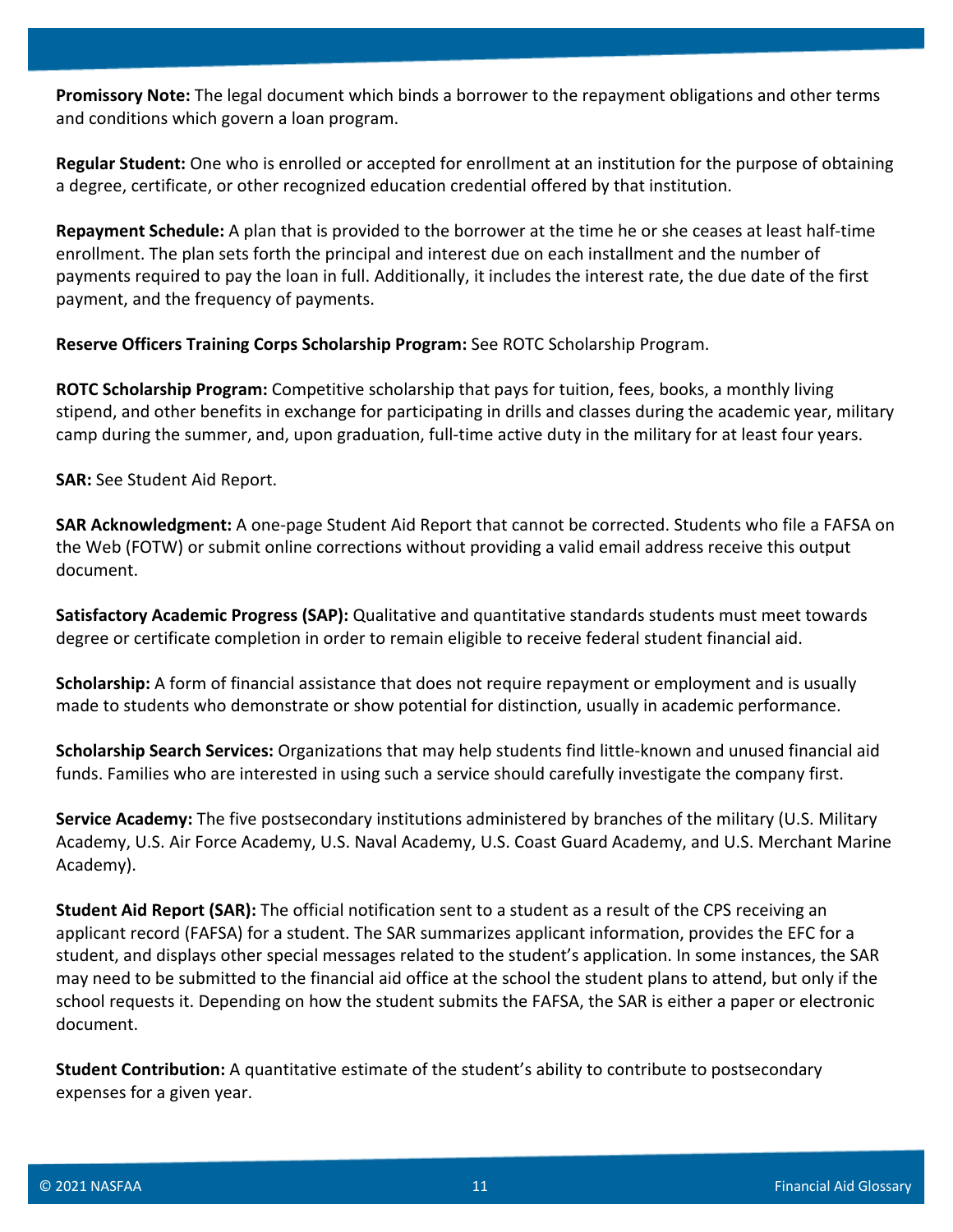**Subsidy:** The money the federal government uses to help underwrite student aid programs.

**Subsidized Loan Eligibility Time Limitation (150% rule):** First-time borrowers have a maximum eligibility period for which they are eligible to receive a Direct Subsidized Loan. These borrowers may not receive a Direct Subsidized Loan for a period of more than 150 percent of the published length of the program in which they are enrolled. This limitation applied to borrowers with Direct Subsidized Loan disbursed between July 1, 2013 and July 1, 2021.

**Taxable Income:** Income earned from wages, salaries, and tips, as well as interest income, dividend income, business or farm profits, and rental or property income.

**Teacher Education Assistance for College and Higher Education (TEACH) Grant Program:** A federal non-needbased grant program in which funds are provided to undergraduate and graduate students who want to pursue a teaching career in a high-need field and who agree to teach in a school serving low-income students (Title I schools) after graduating. If a recipient does not fulfill the service requirement, funds convert into a Direct Unsubsidized Loan.

**Title IV Programs:** Those federal student aid programs authorized under Title IV of the Higher Education Act of 1965, as amended. Includes the Federal Pell Grant, Iraq and Afghanistan Service Grant (IASG), Teacher Education Assistance for College and Higher Education (TEACH) Grant, Federal Supplemental Educational Opportunity Grant (FSEOG), Federal Work-Study (FWS), and Federal Direct Student Loan (Direct Loan) programs.

**Tuition Payment Plans:** A strategy by which payment for present costs of postsecondary education is extended into a future period of time.

**Unmet Need:** The difference between a student's total cost of attendance at a specific institution and the student's total available resources.

**Untaxed Income:** All income received that is not reported to the Internal Revenue Service (IRS) or is reported but excluded from taxation. Such income would include but not be limited to untaxed capital gains, interest on tax-free bonds, dividend exclusion, and military and other subsistence and living allowances.

**Verification:** A process used to confirm data reported on the FAFSA. Institutions are authorized to obtain documentation to confirm the information reported on the FAFSA.

**Veterans Educational Benefits:** Assistance programs for eligible veterans and/or their dependents for education or training.

**Vocational Rehabilitation:** Programs administered by state departments of vocational rehabilitation services to assist individuals who have a physical or mental disability which is a substantial handicap to employment.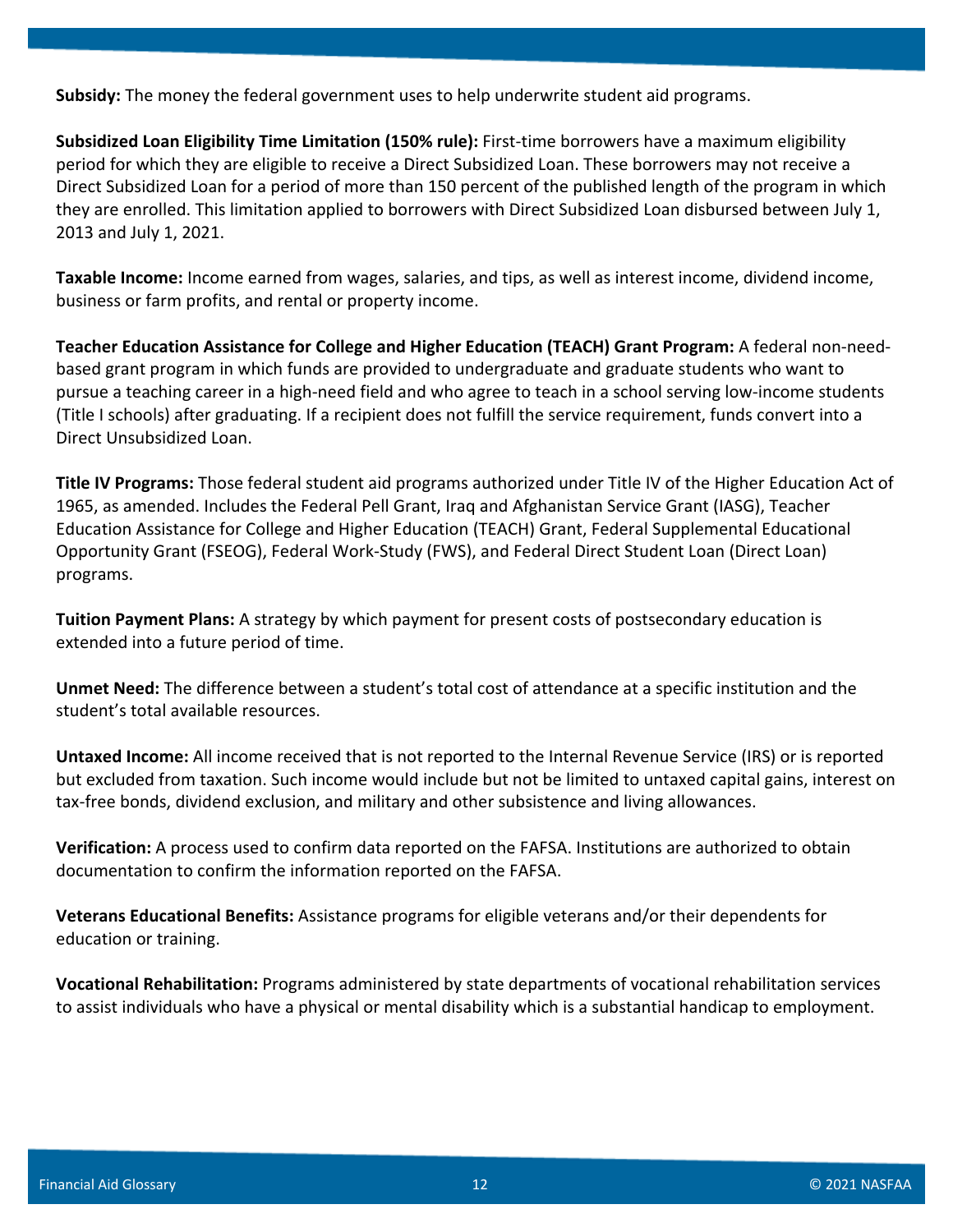## **ABBREVIATIONS COMMONLY USED IN FINANCIAL AID ADMINISTRATION**

- **AA or AS:** Associate Degree
- **ACT:** American College Testing Program
- **AGI:** Adjusted Gross Income
- **BA or BS:** Baccalaureate degree
- **BIA: Bureau of Indian Affairs**
- **CFHS:** Children of Fallen Heroes Scholarship
- **CLEP:** College-Level Examination Program
- **COA:** Cost of attendance
- **CPS:** Central Processing System
- **ED:** U.S. Department of Education
- **EFC:** Expected family contribution
- **FAFSA:** Free Application for Federal Student Aid
- **FM:** Federal Methodology
- **FOTW:** FAFSA on the Web
- **FSEOG:** Federal Supplemental Educational Opportunity Grant
- **FWS:** Federal Work-Study
- **GPA:** Grade point average
- **HHS:** U.S. Department of Health and Human Services
- **IASG:** Iran and Afghanistan Service Grant
- **IPA:** Income protection allowance
- **IRS: Internal Revenue Service**
- **PC:** Parental contribution
- **ROTC:** Reserve Officer Training Corps